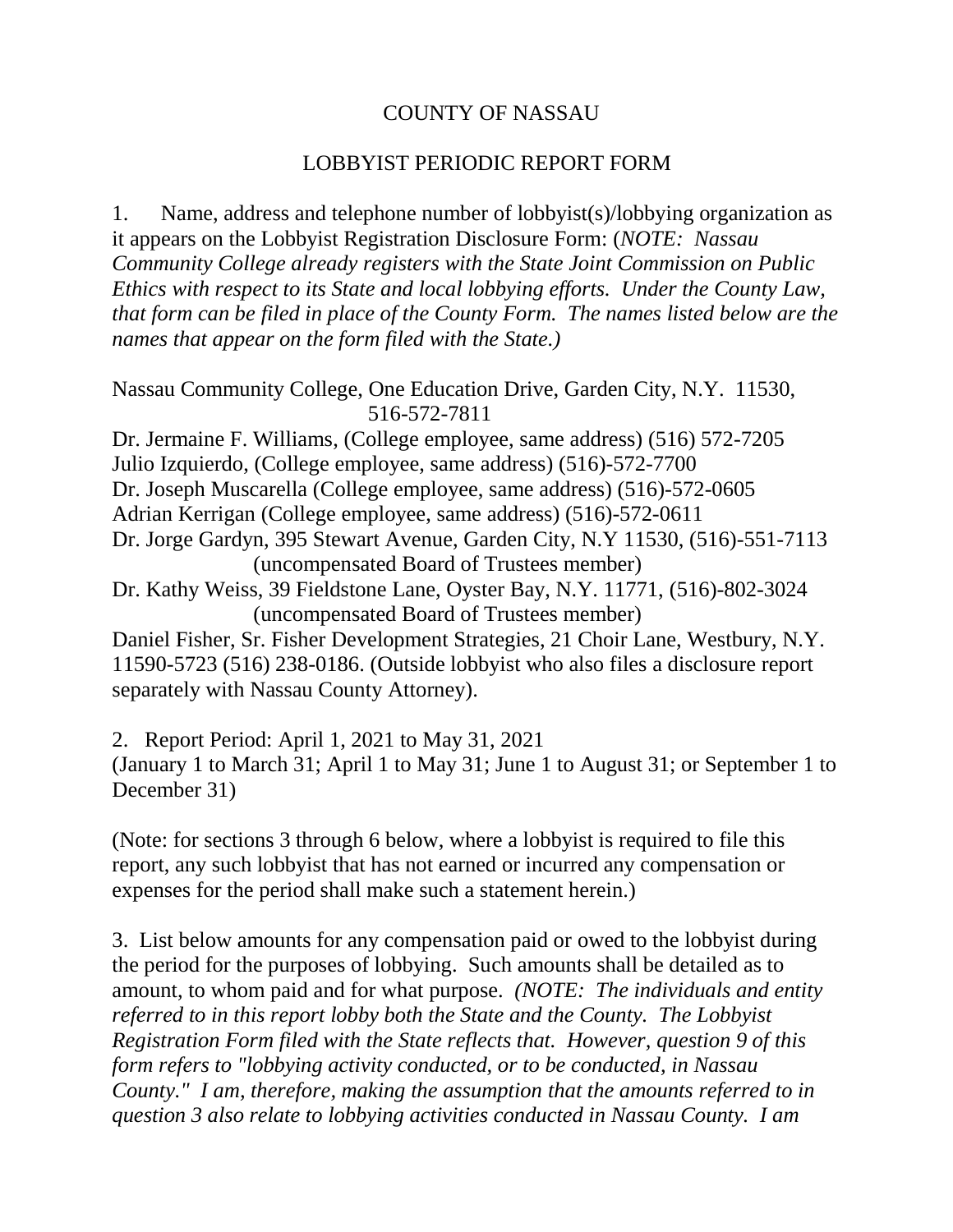*making the further reasonable assumption that the College employees' lobbying activities are split evenly between the County and the State. Therefore, the amounts below for each College employee equal the portion of their salaries that can be reasonably assigned to lobbying activities, divided by 2.)*

| Amount    | Details                                                                |  |  |
|-----------|------------------------------------------------------------------------|--|--|
| \$0       | Nassau Community College: activities related to passage of the         |  |  |
|           | County Capital Plan and College operating budget; activities related   |  |  |
|           | to capital projects. County Administration and County Legislature      |  |  |
|           | were the entities lobbied.                                             |  |  |
| \$2000.   | Jermaine F. Williams: activities including correspondence              |  |  |
|           | regarding interests of the College. The County Executive and           |  |  |
|           | County Legislators were the entities lobbied.                          |  |  |
| \$687.50  | Julio Izquierdo: engaged in no lobbying activities during this time    |  |  |
|           | period.                                                                |  |  |
| \$725.    | Joseph Muscarella: activities relating to capital projects, passage of |  |  |
|           | the County's capital plan in order to be eligible for state matching   |  |  |
|           | funds. County Executive's Administration was the entity lobbied.       |  |  |
| \$2062.50 | Adrian Kerrigan: engaged in no lobbying activities during this time    |  |  |
|           | period.                                                                |  |  |
| \$0       | Jorge Gardyn: engaged in no lobbying activities during this time       |  |  |
|           | period.                                                                |  |  |
| \$0       | Kathy Weiss: engaged in no lobbying activities during this time        |  |  |
|           | period.                                                                |  |  |
| \$337.50  | Daniel Fisher, Sr. Fisher Development Strategies: Communications       |  |  |
|           | to Clerk of the Legislature and Presiding Officer's Office             |  |  |
|           | concerning NCC Budget.                                                 |  |  |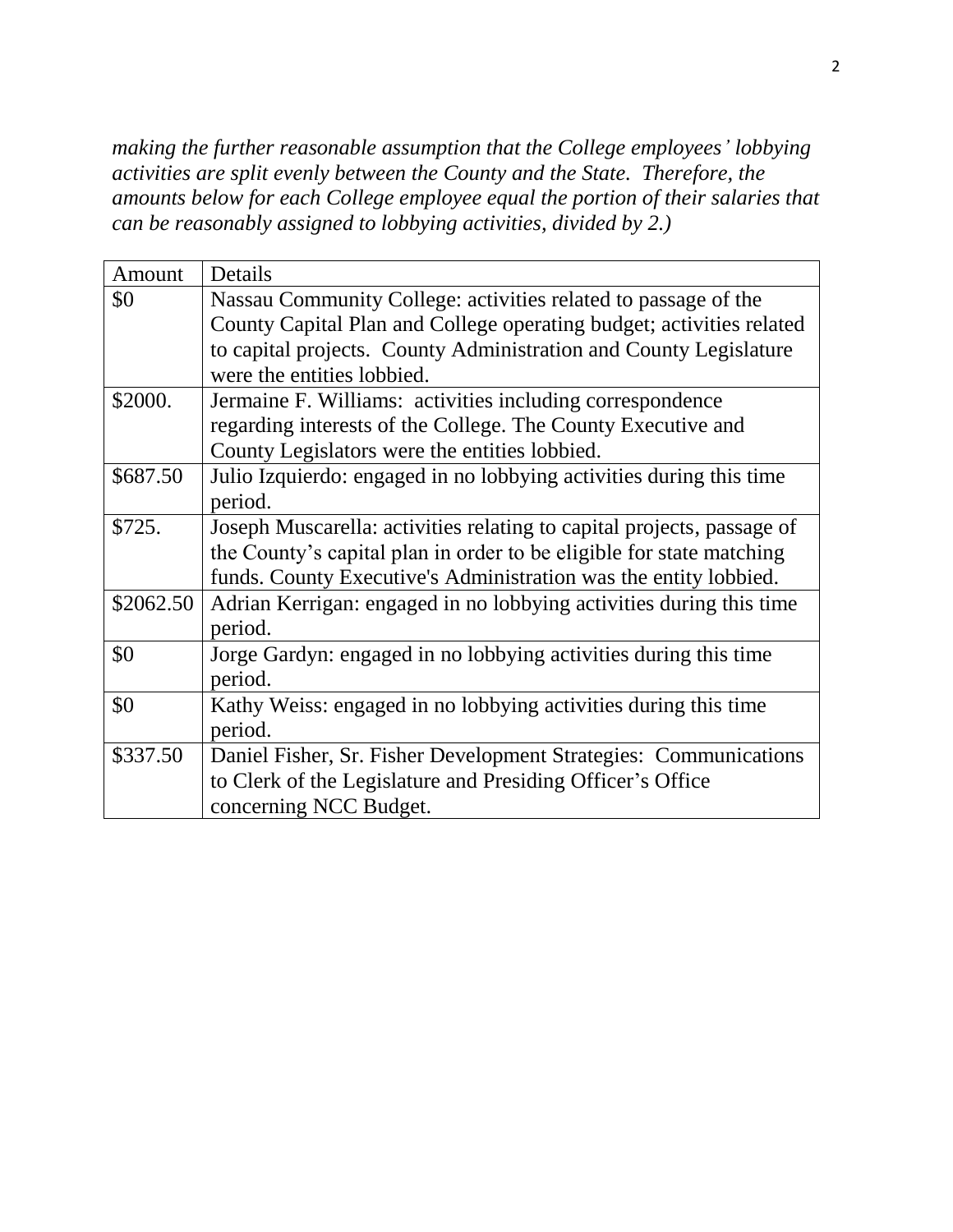4. List below the cumulative total amounts earned to date for lobbying year.

Nassau Community College (\$0); Jermaine F. Williams (\$5000.); Julio Izquierdo (\$1718.75); Joseph Muscarella (\$1812.50); Adrian Kerrigan (\$5156.25); Daniel Fisher, Sr.  $(\$337.50) = \$14,025.00$  in total.

5. List below amounts for any expenses expended or incurred by the lobbyist during the period for the purpose of lobbying. Such amounts shall be detailed as to amount, to whom paid and for what purpose.

| Amount      | Details                                                                 |  |  |  |
|-------------|-------------------------------------------------------------------------|--|--|--|
| \$14,025.00 | Nassau Community College: activities related to passage of the          |  |  |  |
|             | County capital plan and College operating budget; activities related to |  |  |  |
|             | capital projects; Money spent in the form of salary (in the above       |  |  |  |
|             | described amounts to Jermaine Williams, Julio Izquierdo, Adrian         |  |  |  |
|             | Kerrigan, Joseph Muscarella) and contract payment to Daniel Fisher.     |  |  |  |
|             | The County Executive's Administration and the County Legislature        |  |  |  |
|             | were the entities that were lobbied.                                    |  |  |  |
| \$0         | Jermain F. Williams                                                     |  |  |  |
| \$0         | Julio Izquierdo                                                         |  |  |  |
| \$0         | Joseph Muscarella                                                       |  |  |  |
| \$0         | Adrian Kerrigan                                                         |  |  |  |
| \$0         | Jorge Gardyn                                                            |  |  |  |
| \$0         | <b>Kathy Weiss</b>                                                      |  |  |  |
| \$0         | Daniel Fisher, Sr.                                                      |  |  |  |

6. List below the cumulative total amounts expended to date for lobbying year: \$14,025.00

(In lieu of completing 7 through 10 below, you may attach a copy of your Lobbyist Registration Disclosure Form, provided the information has not changed. *Attached is the form that NCC filed with the County in January 2021. No information has changed.*

I understand that copies of this form will be sent to the Nassau County Department of Information Technology ("IT") to be posted on the County's website.